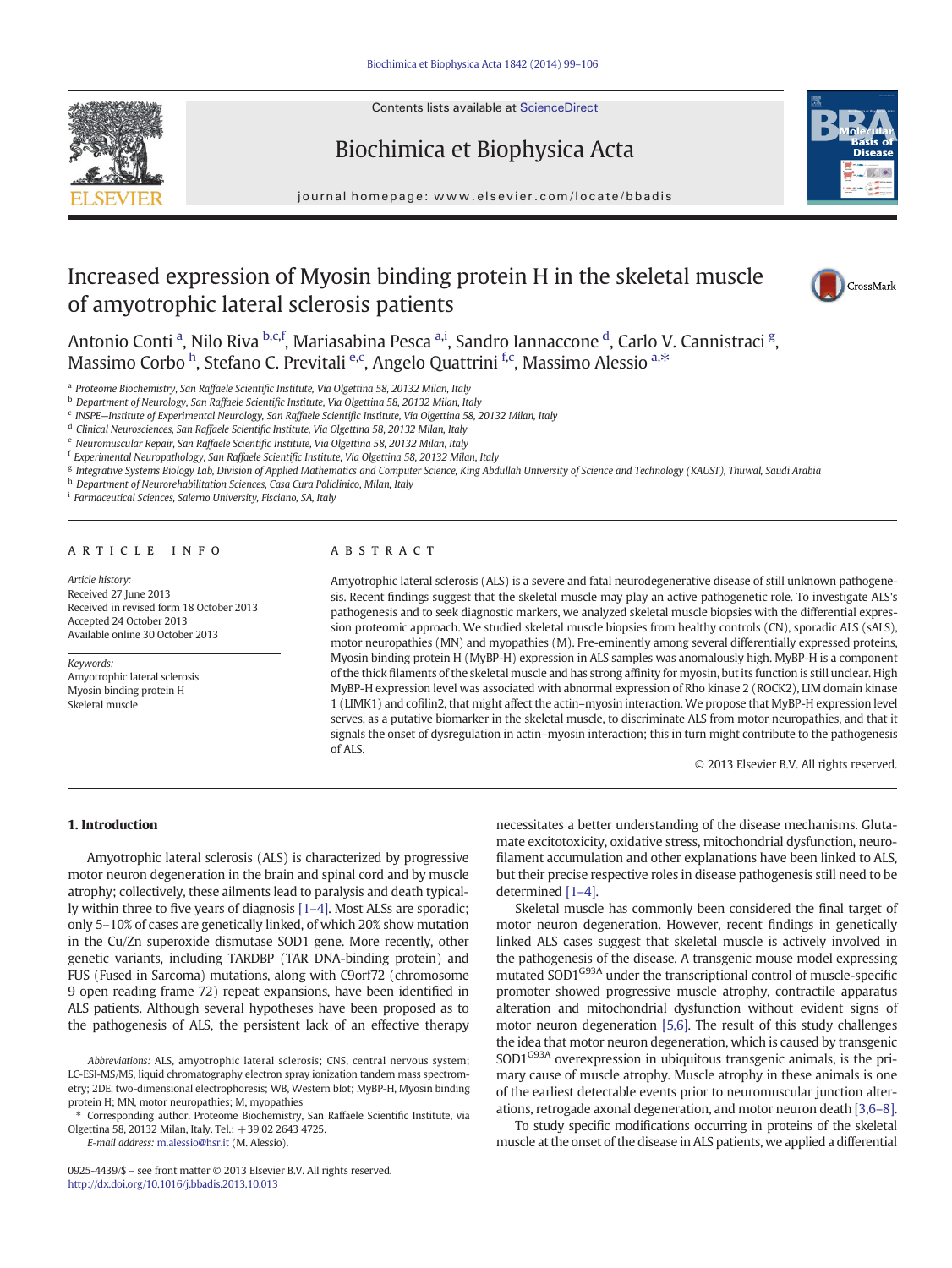proteomic approach to generate a profile of ALS muscle as compared to that of healthy controls, motor neuropathies and myopathies. This approach revealed the increased expression of MyBP-H in ALS samples. The said expression may constitute an early biomarker of ALS disease, and shed light on the disease mechanisms.

#### 2. Materials and methods

#### 2.1. Patients

Following approval of the institutional ethical review board and the granting of informed patient consent, skeletal muscle samples were collected by means of muscle biopsy and stored in the Institute of Experimental Neurology INSPE-Biobank (San Raffaele Scientific Institute, Milan, Italy). Collection was carried out in accordance with the Declaration of Helsinki. Specimens were collected according to the clinical standard procedures, as previously described [\[9,10\],](#page-6-0) by either gracilis or vastus lateralis muscle biopsy from patients diagnosed with motor neuropathy or ALS or myopathies.

Samples obtained from patients with no pathological alterations and no diagnosis of neuromuscular disorder were used as healthy controls. After biopsy, a cylinder of vastus lateralis or gracilis muscle tissue (10 mm long and 4 mm wide) was rapidly frozen by immersion in isopentane and kept cool in liquid nitrogen.

The groups analyzed were: sporadic amyotrophic lateral sclerosis (sALS,  $n = 17$ ), motor neuropathies (MN,  $n = 9$ ), myopathies  $(M, n = 6)$  and healthy controls  $(CN, n = 11)$ ; Table 1 describes features in detail. All ALS and MN patients were at their first diagnosis and were drug-free. Neurological diagnosis was performed in accordance with standard clinical neurophysiological and neuropathological criteria, as described in [\[9,11\]](#page-6-0). Exclusion criteria included: HIV or Hepatitis C virus positive; previous cerebral ischemic events; deep metabolic deficit and other neurodegenerative diseases.

### 2.2. Sample preparation, two-dimensional electrophoresis (2DE), image analysis, mass spectrometry (MS), SDS-PAGE and Western blot

Analysis used skeletal muscle homogenate. Muscle biopsy (100 mg each sample) was minced, resuspended in a 2 ml rehydration solution (urea 8 M, chaps 4% w/v) and then homogenized with Dounce equipment. After centrifugation, the supernatant was collected and intact pieces of tissue were thus discarded. Protein concentration was determined by the Bradford (BioRad) method, and aliquots were stored at −80 °C. Each homogenate sample (100 μg) was resuspended in a buffer containing urea (8 M), CHAPS (4% w/v), DTT (65 mM),  $0.2%$  v/v IPGbuffer 3–10 NL (GE Healthcare, Milan, Italy) and 0.05% Bromophenol blue, and used for the generation of 2DE maps as described in [\[12,13\].](#page-6-0) Isoelectric focusing was performed by using either 7 or 18 cm pH 3–10 non-linear gel strips (GE-Healthcare), while second dimension was performed on 9–16% gradient SDS-PAGE. Gels were stained with MScompatible silver staining, and images were acquired at high resolution with the ProXPRESS system (Perkin Elmer). The protein resolved on 7 cm small 2DE gels were electro-transferred to nitrocellulose membrane for Western blot (WB) analysis (see below). Images of 2DE profiles underwent software-assisted analysis by means of Progenesis Same-Spot (Nonlinear Dynamics), and the identified differentially expressed protein spots (ANOVA  $p < 0.05$ , as analyzed by Progenesis Stat) were excised from gels, reduced, alkylated, and in-gel digested overnight with bovine trypsin (Roche Diagnostics Corp.), as previously described [\[14\].](#page-6-0) Five microliters of digested sample, acidified to 1% with Formic Acid, were injected into a capillary chromatographic system (Agilent1100 Series) that was equipped with a Nano Pump (Agilent). Peptide separation occurred on a homemade RP C18 nano column. The eluting peptides were ionized by a nanoESI on-line source and analyzed on an API QStar PULSAR (AB-Sciex, Toronto, Canada) mass spectrometer. Full scan mass spectra ranging from m/z 350 to 1600 were collected and, for each MS spectrum, the two most intense doubly and triply charged ion peaks were selected for fragmentation. MS/MS spectra data files from each chromatographic run were combined and converted to Mascot generic files with Mascot.dll (version 2.2.07) by means of Analyst QS 1.1 (AB Sciex). All MS/MS samples were analyzed with a MASCOT engine that searched the UniProt\_CP\_human\_2012\_11 database. We used a peptide mass tolerance of 200 ppm and 0.3 Da respectively for precursor and fragment ions. The other search parameters were: two missed cleavages allowed; oxidation of Methionine as a variable modification, and carbamidomethylation as a fixed modification.

The validation of differential protein expression levels was undertaken by WB analysis performed on 10 μg muscle homogenate biopsy sample lysates, and used antibodies specific for the identified proteins, as described in [\[12,13\]](#page-6-0). The antibodies used were: anti-MyBP-H,

#### Table 1 Patient and control features.

| <b>CN</b>       |             |     |                                                                                                                                                                                                                                                                                                                                                                                                                                | sALS             |        |     |                                                                                                                                                                                                                                                                                                                                                                                                                                | MN              |       |     |                                                                                                                                                                                                                                                                                                                                                                                                                                |           | M              |       |                 |     |         |
|-----------------|-------------|-----|--------------------------------------------------------------------------------------------------------------------------------------------------------------------------------------------------------------------------------------------------------------------------------------------------------------------------------------------------------------------------------------------------------------------------------|------------------|--------|-----|--------------------------------------------------------------------------------------------------------------------------------------------------------------------------------------------------------------------------------------------------------------------------------------------------------------------------------------------------------------------------------------------------------------------------------|-----------------|-------|-----|--------------------------------------------------------------------------------------------------------------------------------------------------------------------------------------------------------------------------------------------------------------------------------------------------------------------------------------------------------------------------------------------------------------------------------|-----------|----------------|-------|-----------------|-----|---------|
|                 | Sex         | Age | Mus                                                                                                                                                                                                                                                                                                                                                                                                                            |                  | Sex    | Age | Mus                                                                                                                                                                                                                                                                                                                                                                                                                            |                 | Sex   | Age | Mus                                                                                                                                                                                                                                                                                                                                                                                                                            | Diagn     |                | Sex   | Age             | Mus | Diagn   |
| CN <sub>1</sub> | F           | 45  | V                                                                                                                                                                                                                                                                                                                                                                                                                              | ALS <sub>1</sub> | F      | 50  | g                                                                                                                                                                                                                                                                                                                                                                                                                              | MN <sub>1</sub> | M     | 39  | g                                                                                                                                                                                                                                                                                                                                                                                                                              | MMNCB [c] | M <sub>1</sub> | F     | 37              | V   | DM[a/c] |
| CN <sub>2</sub> | F           | 32  | V                                                                                                                                                                                                                                                                                                                                                                                                                              | ALS <sub>2</sub> | M      | 46  | g                                                                                                                                                                                                                                                                                                                                                                                                                              | MN <sub>2</sub> | M     | 57  | g                                                                                                                                                                                                                                                                                                                                                                                                                              | MMNCB [c] | M <sub>2</sub> | F     | 58              | V   | NM[a/c] |
| CN <sub>3</sub> | F           | 36  | V                                                                                                                                                                                                                                                                                                                                                                                                                              | ALS <sub>3</sub> | M      | 42  | g                                                                                                                                                                                                                                                                                                                                                                                                                              | MN <sub>3</sub> | M     | 57  | g                                                                                                                                                                                                                                                                                                                                                                                                                              | MMNCB [c] | M 3            | F     | 31              | V   | T[a]    |
| CN <sub>4</sub> | M           | 24  | V                                                                                                                                                                                                                                                                                                                                                                                                                              | ALS <sub>4</sub> | F      | 50  | g                                                                                                                                                                                                                                                                                                                                                                                                                              | MN4             | M     | 65  | g                                                                                                                                                                                                                                                                                                                                                                                                                              | MMN[c]    | M 4            | F     | 31              | V   | T[a]    |
| CN <sub>5</sub> | F           | 35  | V                                                                                                                                                                                                                                                                                                                                                                                                                              | ALS <sub>5</sub> | M      | 54  | g                                                                                                                                                                                                                                                                                                                                                                                                                              | MN <sub>5</sub> | M     | 60  | g                                                                                                                                                                                                                                                                                                                                                                                                                              | MN[c]     | M 5            | F     | 52              | V   | MD[c]   |
| CN <sub>6</sub> | M           | 55  | V                                                                                                                                                                                                                                                                                                                                                                                                                              | ALS <sub>6</sub> | M      | 63  | g                                                                                                                                                                                                                                                                                                                                                                                                                              | MN <sub>6</sub> | M     | 60  | g                                                                                                                                                                                                                                                                                                                                                                                                                              | $MN$ [sa] | M 6            | M     | 27              | V   | MD[c]   |
| CN <sub>7</sub> | M           | 35  | V                                                                                                                                                                                                                                                                                                                                                                                                                              | ALS <sub>7</sub> | F      | 48  | g                                                                                                                                                                                                                                                                                                                                                                                                                              | MN <sub>7</sub> | M     | 76  | g                                                                                                                                                                                                                                                                                                                                                                                                                              | MN[c]     |                |       |                 |     |         |
| CN <sub>8</sub> | F           | 48  | V                                                                                                                                                                                                                                                                                                                                                                                                                              | ALS <sub>8</sub> | F      | 65  | g                                                                                                                                                                                                                                                                                                                                                                                                                              | MN <sub>8</sub> | F     | 45  | $\mathbf{g}% _{T}=\mathbf{g}_{T}=\mathbf{g}_{T}=\mathbf{g}_{T}=\mathbf{g}_{T}=\mathbf{g}_{T}=\mathbf{g}_{T}=\mathbf{g}_{T}=\mathbf{g}_{T}=\mathbf{g}_{T}=\mathbf{g}_{T}=\mathbf{g}_{T}=\mathbf{g}_{T}=\mathbf{g}_{T}=\mathbf{g}_{T}=\mathbf{g}_{T}=\mathbf{g}_{T}=\mathbf{g}_{T}=\mathbf{g}_{T}=\mathbf{g}_{T}=\mathbf{g}_{T}=\mathbf{g}_{T}=\mathbf{g}_{T}=\mathbf{g}_{T}=\mathbf{g}_{T}=\mathbf{g}_{T}=\mathbf{g}_{T}=\math$ | MN[a]     |                |       |                 |     |         |
| CN <sub>9</sub> | F           | 43  | V                                                                                                                                                                                                                                                                                                                                                                                                                              | ALS <sub>9</sub> | M      | 51  | g                                                                                                                                                                                                                                                                                                                                                                                                                              | MN <sub>9</sub> | F     | 47  | g                                                                                                                                                                                                                                                                                                                                                                                                                              | MN[c]     |                |       |                 |     |         |
| <b>CN 10</b>    | F           | 45  | V                                                                                                                                                                                                                                                                                                                                                                                                                              | <b>ALS 10</b>    | M      | 54  | $\mathbf{g}% _{T}=\mathbf{g}_{T}=\mathbf{g}_{T}=\mathbf{g}_{T}=\mathbf{g}_{T}=\mathbf{g}_{T}=\mathbf{g}_{T}=\mathbf{g}_{T}=\mathbf{g}_{T}=\mathbf{g}_{T}=\mathbf{g}_{T}=\mathbf{g}_{T}=\mathbf{g}_{T}=\mathbf{g}_{T}=\mathbf{g}_{T}=\mathbf{g}_{T}=\mathbf{g}_{T}=\mathbf{g}_{T}=\mathbf{g}_{T}=\mathbf{g}_{T}=\mathbf{g}_{T}=\mathbf{g}_{T}=\mathbf{g}_{T}=\mathbf{g}_{T}=\mathbf{g}_{T}=\mathbf{g}_{T}=\mathbf{g}_{T}=\math$ |                 |       |     |                                                                                                                                                                                                                                                                                                                                                                                                                                |           |                |       |                 |     |         |
| <b>CN 11</b>    | $\mathbf M$ | 60  | $\mathbf{g}% _{T}=\mathbf{g}_{T}=\mathbf{g}_{T}=\mathbf{g}_{T}=\mathbf{g}_{T}=\mathbf{g}_{T}=\mathbf{g}_{T}=\mathbf{g}_{T}=\mathbf{g}_{T}=\mathbf{g}_{T}=\mathbf{g}_{T}=\mathbf{g}_{T}=\mathbf{g}_{T}=\mathbf{g}_{T}=\mathbf{g}_{T}=\mathbf{g}_{T}=\mathbf{g}_{T}=\mathbf{g}_{T}=\mathbf{g}_{T}=\mathbf{g}_{T}=\mathbf{g}_{T}=\mathbf{g}_{T}=\mathbf{g}_{T}=\mathbf{g}_{T}=\mathbf{g}_{T}=\mathbf{g}_{T}=\mathbf{g}_{T}=\math$ | <b>ALS 11</b>    | M      | 55  | $\mathbf{g}% _{T}=\mathbf{g}_{T}=\mathbf{g}_{T}=\mathbf{g}_{T}=\mathbf{g}_{T}=\mathbf{g}_{T}=\mathbf{g}_{T}=\mathbf{g}_{T}=\mathbf{g}_{T}=\mathbf{g}_{T}=\mathbf{g}_{T}=\mathbf{g}_{T}=\mathbf{g}_{T}=\mathbf{g}_{T}=\mathbf{g}_{T}=\mathbf{g}_{T}=\mathbf{g}_{T}=\mathbf{g}_{T}=\mathbf{g}_{T}=\mathbf{g}_{T}=\mathbf{g}_{T}=\mathbf{g}_{T}=\mathbf{g}_{T}=\mathbf{g}_{T}=\mathbf{g}_{T}=\mathbf{g}_{T}=\mathbf{g}_{T}=\math$ |                 |       |     |                                                                                                                                                                                                                                                                                                                                                                                                                                |           |                |       |                 |     |         |
|                 |             |     |                                                                                                                                                                                                                                                                                                                                                                                                                                | <b>ALS 12</b>    | F      | 65  | g                                                                                                                                                                                                                                                                                                                                                                                                                              |                 |       |     |                                                                                                                                                                                                                                                                                                                                                                                                                                |           |                |       |                 |     |         |
|                 |             |     |                                                                                                                                                                                                                                                                                                                                                                                                                                | <b>ALS 13</b>    | M      | 70  | $\mathbf{g}% _{T}=\mathbf{g}_{T}=\mathbf{g}_{T}=\mathbf{g}_{T}=\mathbf{g}_{T}=\mathbf{g}_{T}=\mathbf{g}_{T}=\mathbf{g}_{T}=\mathbf{g}_{T}=\mathbf{g}_{T}=\mathbf{g}_{T}=\mathbf{g}_{T}=\mathbf{g}_{T}=\mathbf{g}_{T}=\mathbf{g}_{T}=\mathbf{g}_{T}=\mathbf{g}_{T}=\mathbf{g}_{T}=\mathbf{g}_{T}=\mathbf{g}_{T}=\mathbf{g}_{T}=\mathbf{g}_{T}=\mathbf{g}_{T}=\mathbf{g}_{T}=\mathbf{g}_{T}=\mathbf{g}_{T}=\mathbf{g}_{T}=\math$ |                 |       |     |                                                                                                                                                                                                                                                                                                                                                                                                                                |           |                |       |                 |     |         |
|                 |             |     |                                                                                                                                                                                                                                                                                                                                                                                                                                | <b>ALS 14</b>    | M      | 55  | g                                                                                                                                                                                                                                                                                                                                                                                                                              |                 |       |     |                                                                                                                                                                                                                                                                                                                                                                                                                                |           |                |       |                 |     |         |
|                 |             |     |                                                                                                                                                                                                                                                                                                                                                                                                                                | <b>ALS 15</b>    | F      | 56  | V                                                                                                                                                                                                                                                                                                                                                                                                                              |                 |       |     |                                                                                                                                                                                                                                                                                                                                                                                                                                |           |                |       |                 |     |         |
|                 |             |     |                                                                                                                                                                                                                                                                                                                                                                                                                                | <b>ALS 16</b>    | F      | 68  | V                                                                                                                                                                                                                                                                                                                                                                                                                              |                 |       |     |                                                                                                                                                                                                                                                                                                                                                                                                                                |           |                |       |                 |     |         |
|                 |             |     |                                                                                                                                                                                                                                                                                                                                                                                                                                | <b>ALS 17</b>    | M      | 74  | V                                                                                                                                                                                                                                                                                                                                                                                                                              |                 |       |     |                                                                                                                                                                                                                                                                                                                                                                                                                                |           |                |       |                 |     |         |
|                 | 4M/7F       |     |                                                                                                                                                                                                                                                                                                                                                                                                                                |                  | 10M/7F |     |                                                                                                                                                                                                                                                                                                                                                                                                                                |                 | 7M/2F |     |                                                                                                                                                                                                                                                                                                                                                                                                                                |           |                | 1M/5F |                 |     |         |
| $m \pm sd$      |             |     | $41.6 \pm 10.5$                                                                                                                                                                                                                                                                                                                                                                                                                |                  |        |     |                                                                                                                                                                                                                                                                                                                                                                                                                                | $56.2 \pm 11.2$ |       |     |                                                                                                                                                                                                                                                                                                                                                                                                                                |           |                |       | $39.3 \pm 12.7$ |     |         |

Gender: no statistical differences among groups (Fischer's exact test) except for MN vs. M ( $p = 0.0406$ ).

Age: statistical differences (Student's t-test) have been found for CN vs. ALS ( $p = 0.0004$ ), CN vs. MN ( $p = 0.0077$ ), ALS vs. M ( $p = 0.0015$ ), and MN vs. M ( $p = 0.0177$ ).

 $CN =$  healthy subjects; sALS = sporadic amyotrophic lateral sclerosis;  $MN =$  motor neuropathies;  $M =$  myopathies. Mus = muscle;  $v =$  vastus muscle;  $g =$  gracilis muscle; Diagn = diagnosis; m = mean; sd = standard deviation. MMNCB = multifocal motor neuropathy with conduction blocks; MMN = multifocal motor neuropathy.  $DM =$  dermatomyositis;  $NM =$  necrotizing myositis;  $T =$  toxic;  $MD =$  muscular dystrophy.  $[c] =$  chronic;  $[sa] =$  subacute;  $[a] =$  acute.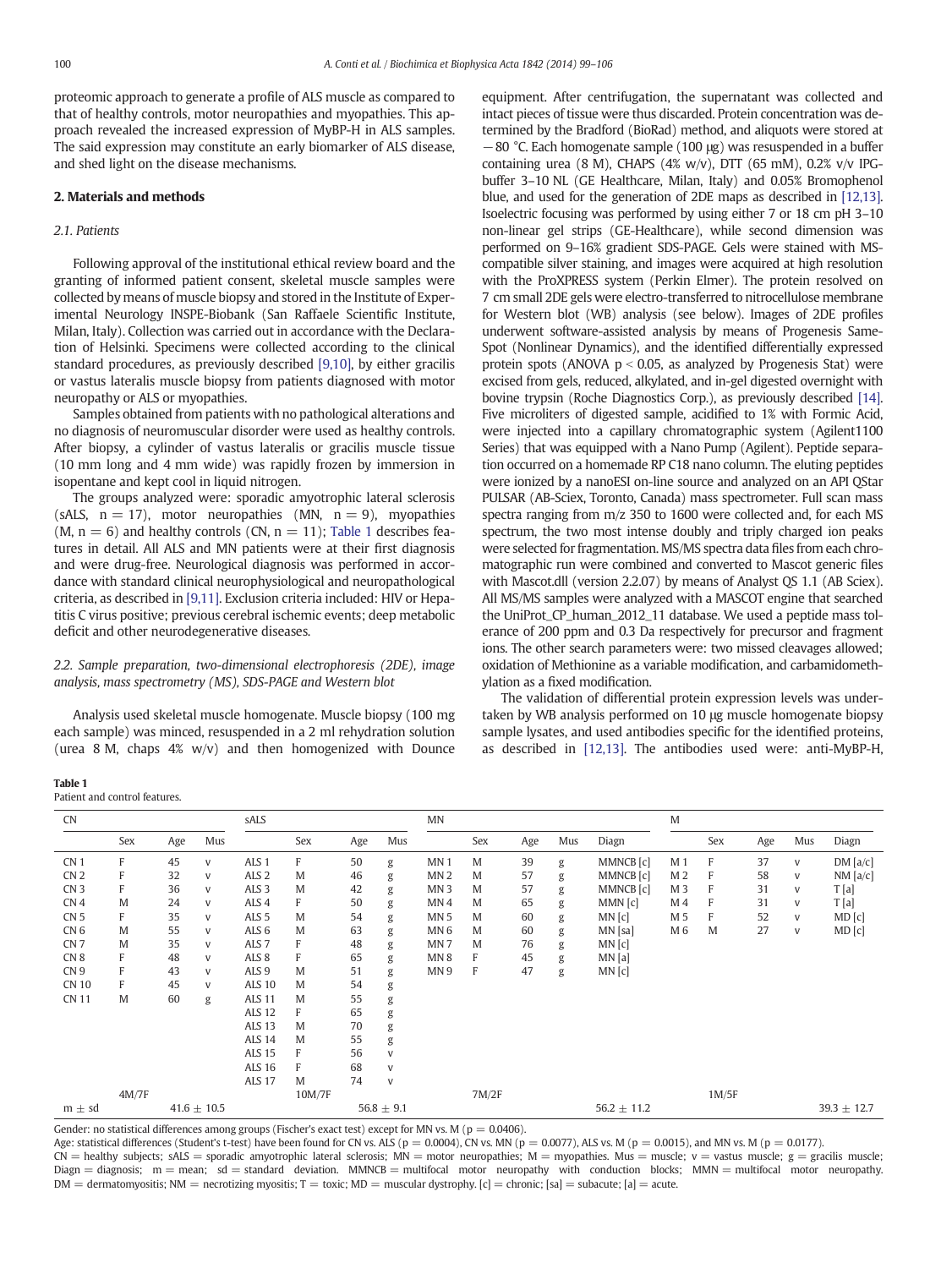-tropomyosin, -troponin, -α-actin, -myosin heavy chain, -neonatal myosin, -neuropolypeptide H3 (all from Abcam), and -myosin light chain (Cell Signaling). WB analysis was also performed to investigate the expression of proteins hypothetically related to MyBP-H's function. The antibodies used were: anti-myosin binding protein-C (MyBP-C), -thyroid transcription factor 1 (TTF1), -cofilin2 (from Abcam), -LIM domain kinase 1 (LIMK1), and -Rho kinase 2 (ROCK2) (from Cell Signaling). Secondary HRP-conjugated antibodies were from Dako. Antibody reactivity was quantified by densitometric analysis (Molecular Dynamics Personal SI Laser Densitometer) and normalized by total protein loading and actin expression, as in [\[15\].](#page-6-0)

#### 2.3. Immunoprecipitation

Homogenate lysate proteins (100 μg) were subjected to immunoprecipitation with 1 μg of either monoclonal antibody anti-MyBP-H (Abcam 55561) or the rabbit polyclonal serum anti-MyBP-H (Abcam 98187) coupled to protein G-Sepharose (GE-Healthcare). Immunoprecipitates were washed and bound proteins were eluted by incubation of the beads for 4 min at 99 °C together with Laemmli buffer. Proteins were then resolved by SDS-PAGE and analyzed by WB with both monoclonal anti-MyBP-H and anti-ROCK2 antibodies.

#### 2.4. Lambda phosphatase treatment

Lambda Protein Phosphatase (λ-PPase) (New England BioLabs) treatment was performed as described in [\[16\]](#page-6-0) with modifications. In brief, muscle homogenates were resuspended in lysis buffer (1% w/v NP-40, 1% w/v SDS, 50 mM Tris pH 7.6, 150 mM NaCl, protease inhibitor cocktail); lysate (60 μg of protein) was brought to a final volume of 100 μl with distilled water and supplemented with 10 μl of 20 mM MnCl<sub>2</sub> solution and 10 μl of  $\lambda$ -PPase reaction buffer (New England BioLabs). Each mixture was supplemented with  $\lambda$ -PPase (1000 units), and incubated for 12 h at 30 °C. Proteins were acetone precipitated (80% acetone final concentration) at −20 °C for 12 h and used for SDS-PAGE and WB analysis.

#### 2.5. Immunofluorescence

Skeletal muscle biopsies were frozen in cold 2-methylbutane and then in liquid nitrogen and stored at  $-80$  °C. Ten micrometer sections were cut by means of a Leica cryostat and then mounted on glass microscope slides. Sections were either used immediately or stored at −80 °C prior to usage. Tissue sections were blocked for 2 h at 20 °C in PBS with 0.3% BSA, 0.3% Triton and 5% goat serum; they were then incubated with the primary antibody for 2 h at 20 °C or 12 h at 4 °C. Antibodies used were: anti-MyBP-H, anti-fast myosin skeletal heavy chain and antislow myosin skeletal heavy chain (Abcam). After washing with four changes of blocking buffer without serum for a total of 1 h, the sections were incubated with fluorochrome-conjugated secondary antibody for 1 h at 20 °C (Invitrogen). The sections were finally washed for a total of 1 h, mounted with Mowiol (Hoechst), and analyzed with OLYMPUS BX51 fluorescence microscope and a Leica DC 480 camera.

#### 2.6. Statistical analysis

Gender distribution was analyzed by Fisher's exact test and twotailed p value. Continuous data were evaluated by unpaired Student's t-test, if the data passed the normality test for Gaussian distribution as assessed by the Kolmogorov–Smirnov test; alternatively, they were evaluated by Mann–Whitney test. Two-tailed p value was used for the comparison of two means and standard error. Covariance was analyzed by Kruskal–Wallis test with Dunn's Multiple Comparison post-test analyses. In all analyses,  $p < 0.05$  was considered to be statistically significant. The analysis was performed with Prism V4.03 software (GraphPad Inc.).

### 3. Results

#### 3.1. Protein differential expression in the muscle of ALS patients

Muscle biopsy protein extracts from CN ( $n = 10$ ), ALS ( $n = 14$ ) and MN  $(n = 9)$  subjects were used to generate 2DE maps. Image analysis showed 20 spots differentially expressed with statistical significance (ANOVA  $<$  0.05); for eleven of these spots, protein identification was assigned by MS analysis, which identified ten different proteins [\(Fig. 1](#page-3-0)) (Supplemental materials SM—Table 1). The expression level of five proteins (α-actin, actin prepeptide, myosin light chain 2, tropomyosin 3 isoform 1, β-tropomyosin) was lower in ALS than in CN, whereas the expression of one protein, MyBP-H, was higher in ALS than in CN. Comparative analysis of ALS and MN revealed that the expression of 3 proteins (MyBP-H, creatine kinase muscle, glyceraldehyde-3-phosphate dehydrogenase) was higher in ALS than in CN, and that the expression of 2 proteins (neuropolypeptide H3, β-myosin heavy chain) was lower in ALS than in CN (SM—Table 1).

Validation of the observed protein expression changes performed by WB analysis with specific antibodies failed to confirm statistical significance for 9 out of 10 proteins (not shown). This was probably due to the fact that most of the differentially expressed spots proved to be protein fragments. In contrast, WB validation experiments confirmed significant expression changes for MyBP-H [\[17\]](#page-6-0); we accordingly focused our attention on this protein.

#### 3.2. Increased expression of Myosin binding protein H in ALS patients

Western blot analysis showed that the expression level of MyBP-H was able to discriminate between varying populations as inferred by Kruskal–Wallis test ( $p < 0.0001$ ). MyBP-H expression was higher in ALS than in CN and/or MN patients, and the differences, as evaluated with Dunn's Multiple Comparison post-test analysis (respectively  $p < 0.001$  and  $p < 0.01$ ) [\(Fig. 2](#page-3-0)A and B), proved to be significant. MyBP-H expression in CN and MN was generally weak, and for some samples, undetectable [\(Fig. 2A](#page-3-0)). MyBP-H expression was not related to the origin of muscle specimen, namely, vastus versus gracilis, since the molecule was highly expressed in ALS patients and weakly or notexpressed in CN and MN, regardless of the type of muscles. However, three MN patients (MN6, MN8 and MN9) showed MyBP-H expression levels that were comparable to those of ALS patients with lower MyBP-H expression ([Fig. 2B](#page-3-0)). We accordingly investigated a further control group of patients in whom muscular damage was not related to neuronal diseases (chronic and acute myopathies). MyBP-H expression proved to be higher in the myopathy (M) cohort than in controls, albeit to a lesser extent than in ALS patients ([Fig. 2A](#page-3-0) and B). These results likewise indicate that MyBP-H expression was not related to a specific muscle source, as both CN and M specimens derived mainly from the vastus muscle. However, the size of the myopathy cohort was insufficient for the MyBP-H increase in question to be granted statistical significance. Given the higher degree of muscular damage in myopathic as compared to ALS samples, the relatively lower increase in MyBP-H suggests that its expression does not merely correlate with muscular damage. That the expression of MyBP-H in the skeletal muscle of ALS patients differed from that in control groups was confirmed by immunofluorescence on muscle cryo-sections from the same specimens as those used for 2DE analysis. In agreement with the results obtained by WB analysis, staining for MyBP-H was positive in ALS and in myopathy samples, but was negative or very weakly positive in CN and MN samples ([Fig. 2C](#page-3-0)).

We then applied 2DE and WB to investigate whether MyBP-H in ALS patients had undergone biochemical changes as a result of posttranslational modifications. Results showed no variations between the electrophoretic mobility patterns respectively found in ALS, CN and MN subjects (SM—Fig. 1).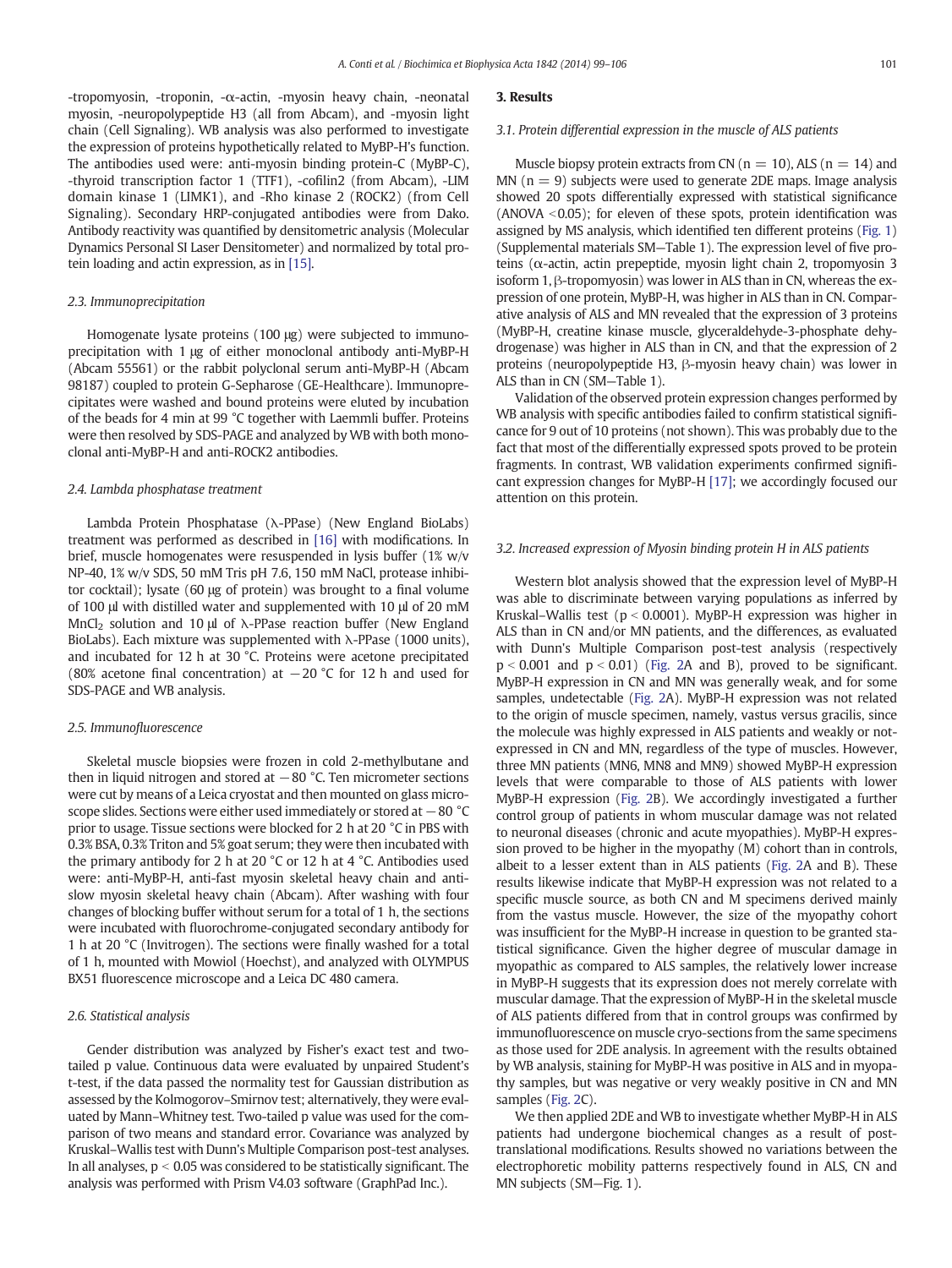<span id="page-3-0"></span>

Fig. 1. Protein differential expression in ALS patients muscle. A) Two-dimensional electrophoresis map of muscle homogenate from a representative ALS patient. Proteins were separated by pI in the first dimension on a pH 3–10 NL, and by molecular weight in the second dimension on a 9–16% acrylamide gradient SDS-PAGE. Protein spots were revealed by silver staining. The protein spots that follow image analysis showed differential expression among patients and controls are indicated by arrows. Spot numbers are referred to mass spectrometry protein identification reported in Supplemental materials Table 1. B) Comparisons of protein spots expression in control healthy subjects (CN) and ALS patients. Enlargements of the 2DE areas of some representative spots.

The literature has described two related members of the family of myosin binding proteins, namely MyBP-C and MyBP-H [\[18,19\].](#page-6-0) These proteins, which differ in terms of the N-terminal domains, are both associated, via the C-terminal domain, with myosin in the A-band of the thick filaments in myofibrils [\[18\]](#page-6-0). We accordingly investigated whether MyBP-C expression too was affected in ALS muscles. WB analysis revealed no changes in expression (SM—Fig. 2).

3.3. Increased expression of MyBP-H in ALS is not associated with fast twitch muscle fiber enrichment

In chicken and rabbit skeletal muscles, MyBP-H has been reported to be primarily associated with fast twitch muscle fibers [\[20,21\].](#page-7-0) As we analyzed all the muscle samples collected at disease onset, we investigated whether the anomalous expression of MyBP-H in damaged ALS muscles



Fig. 2. Myosin binding protein H increased expression in ALS patients. A) Western Blot analysis performed with anti-MyBP-H antibody on skeletal muscle homogenate from sporadic ALS patients (sALS,  $n = 17$ ), healthy subjects (CN,  $n = 11$ ), motor neuropathies patients (MN,  $n = 9$ ) and myopathies patients (M,  $n = 6$ ). B) Analysis of WB signal optical density (O.D.) reported as patient vs. control rate. Data were analyzed by covariance analysis performed with the Kruskal–Wallis test (\*\*\*\*KW, p < 0.0001) and post-analysis test between individual groups with the Dunn's Multiple Comparison Test (\*\*, p < 0.01; \*\*\*, p < 0.001). C) Immunofluorescence staining of MyBP-H on transverse sections of skeletal muscle biopsies of representative highly expressing MyBP-H ALS patients (ALS5 and 6, upper and lower, respectively), healthy subject (CN5), motor neuropathy (MN3) and myopathy (M2).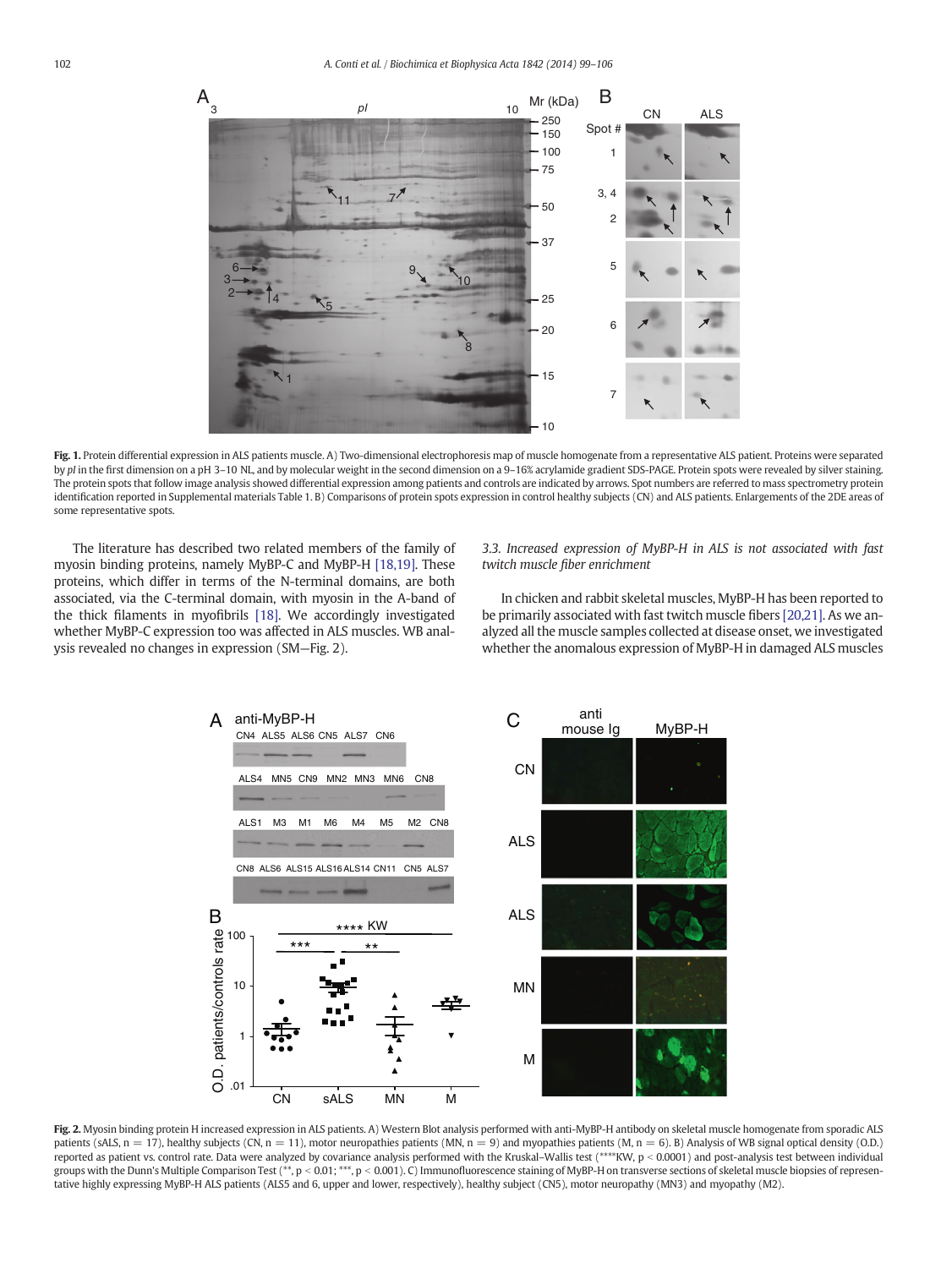reflected an aberrant manifestation of fast twitch muscle fibers [\[22\];](#page-7-0) these latter co-occurred with an unsuccessful attempt at muscular regeneration. The transition of muscle fiber phenotype from slow to fast can indeed be induced by denervation/re-innervation neuromuscular activity [\[23\].](#page-7-0) Immunofluorescence against slow- and fast-myosin fibers performed on ALS patients, healthy subjects (CN) and MN patients showed comparable percentages of fast-myosin fibers in the three groups, which suggests that MyBP-H expression was not associated with fast twitch muscle fiber enrichment in ALS patients (Fig. 3A and B). Muscular regeneration is associated with the transitional expression of neonatal myosin before the switch to adult isoforms that takes place under the control of reconstituted nerve activity [\[22\]](#page-7-0). Western blot analysis showed no significant differences in the respective expression levels of neonatal myosin in ALS, CN and MN (SM—Fig. 3).

#### 3.4. ROCK2, LIMK1 and cofilin2 levels increase in ALS samples

In lung adenocarcinoma cell lines, MyBP-H has been reported to be a transcriptional target of TTF-1 and to physically interact with Rho kinase 1 (ROCK1); this interaction inhibits MyBP-H activity, which in turn affects actin–myosin interaction and cell motility [\[24\].](#page-7-0) We accordingly investigated whether MyBP-H expression in ALS skeletal muscle is associated with increased expression of TTF-1, and whether MyBP-H functionally interacted with ROCK kinases. Western blot analysis showed the level of TTF-1 expression in ALS muscles to be low and comparable to that observed in CN (data not shown). Interestingly, ROCK2, the ROCK isoform expressed in muscle [\[25,26\],](#page-7-0) was significantly higher in ALS than in CN samples ( $p = 0.0298$  by Mann–Whitney test) [\(Fig. 4](#page-5-0)A).



Fig. 3. Presence of slow- and fast-myosin fibers. A) Immunofluorescence staining of slowand fast-myosin fibers performed on transverse sections of skeletal muscle biopsies of representative CN, sALS and MN. B) Analysis of the percentage of fast-myosin fibers present in three different fields of immunostaining performed on transverse sections of healthy subjects (CN,  $n = 10$ ), sporadic ALS patients (ALS,  $n = 14$ ), and motor neuropathies patients (MN,  $n = 9$ ). No statistical differences occurred as inferred by covariance analysis performed with the Kruskal–Wallis test and Dunn's post-analysis test.

We therefore investigated whether ROCK2 interacted with MyBP-H in ALS samples. Co-immunoprecipitation experiments performed respectively with monoclonal and polyclonal anti-MyBP-H antibodies followed by WB with anti-ROCK2 revealed no physical interaction between the two molecules (SM—Fig. 4).

Given the functional role that ROCK2 plays in actin–myosin interaction and function, the increased expression in ALS prompted us to investigate the downstream targets of its kinase activity. The ROCK pathway leads to actin–myosin filament assembly, in which contractile force is generated by the phosphorylation of numerous substrate proteins [\[27\].](#page-7-0) ROCKs exert their kinase activity through two differing target pathways: 1) phosphorylation of LIM kinases, whose specific activity on cofilin increases and causes inactivation of cofilin's actin depolymerization function; this in turn results in actin filament stabilization; 2) phosphorylation of the regulatory myosin light chain (M-RLC), and phosphorylation of the myosin-binding subunit 1 (MYPT1), which inhibits myosin phosphatases; this in turn results in myosin binding to the actin filament and hence to the initiation of contraction [\[27\]](#page-7-0).

Interestingly, WB analysis revealed higher expression of both LIMK1 and cofilin2 in ALS than in CN muscle samples ( $p = 0.0004$  by Mann–Whitney test and  $p = 0.0065$  by Student's t test, respectively) [\(Fig. 4](#page-5-0)B and C). In contrast, no changes in the expression levels were detected in ALS samples for proteins belonging to the M-RLC downstream pathway (data not shown).

#### 3.5. A non-phosphorylated LIMK1 isoform accumulates in ALS muscles

As evidenced in [Fig. 4](#page-5-0)B, LIMK1 in ALS patients showed two bands of similar intensity, while in CN the upper band markedly prevailed over the non-detectable or very faint lower band. Optical density analysis showed that the expression level of the upper band was similar in both CN and ALS samples ( $p = 0.1388$  by Mann–Whitney), whereas the lower band was responsible for the relative increase observed in ALS samples ( $p = 0.0018$  by Mann–Whitney test) ([Fig. 5](#page-5-0)A). Treatment with lambda phosphatase (λ-PPase) induced the appearance of a lower band in CN and an accumulation of the signal in the lower band in ALS patients. This finding indicates that the upper band is the phosphorylated isoform of LIMK1, which prevails in healthy subjects, and that a nonphosphorylated isoform of LIMK1 had accumulated in ALS patients [\(Fig. 5](#page-5-0)B). Use of WB with specific antibodies did not enable us to detect cofilin2 phosphorylation in the samples (data not shown); however, 2DE and WB analysis indirectly suggested that, downstream to LIMK1, cofilin2 was less phosphorylated in ALS patients than in CN subjects. This feature was evidenced by the fact that spot acidity was lower in ALS than in CN samples [\(Fig. 6\)](#page-5-0). In contrast, the same analysis suggested that phosphorylation of the ROCK downstream-target MLC2 protein in ALS samples does not differ from that in ALS compared to CN samples, since the MLC2 isoelectric points were identical in the two groups (SM—Fig. 5).

These results show that the increased expression of MyBP-H in ALS samples is associated with abnormal expression of ROCK2 and the downstream targets LIMK1 and cofilin2.

#### 4. Discussion

To date, muscle has played a limited role in the identification of biomarkers in ALS, even though the demonstration of muscular abnormalities made such a role conceivable [\[28,29\].](#page-7-0) Of particular pertinence in this respect are the reports showing that motor neuron degeneration might occur in a retrograde fashion as a consequence of the early destabilization of the neuro-muscular junction (NMJ) [\(\[29\]](#page-7-0) and references therein) [\[5,6\].](#page-6-0)

The main finding of this work is that, at disease onset, the skeletal muscles of ALS patients show increased expression of a putative marker, namely MyBP-H, that is already able at onset to distinguish ALS patients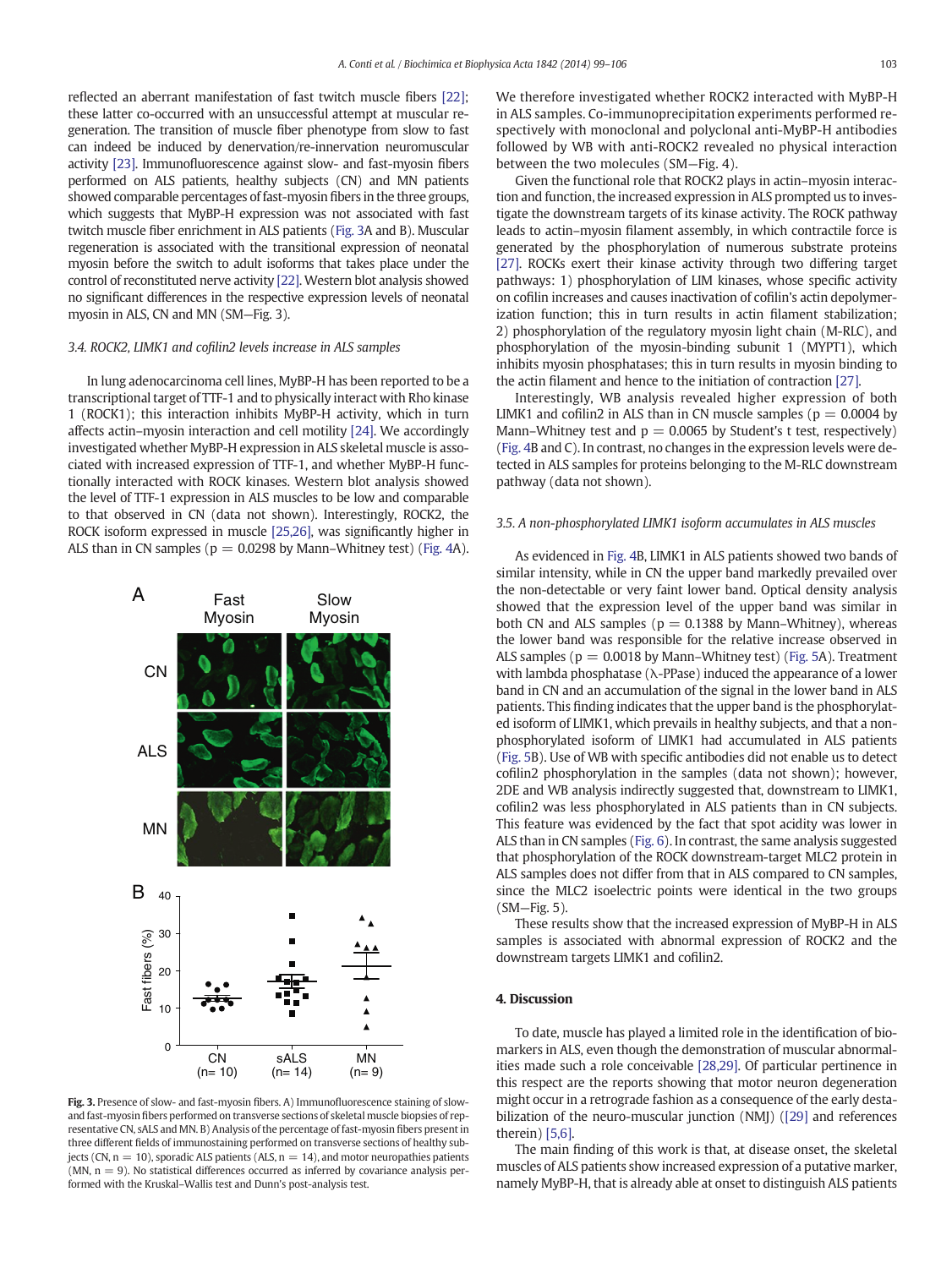<span id="page-5-0"></span>

Fig. 4. Western blot analysis of ROCK2, LIMK1 and cofilin2 expression. Analysis was performed on skeletal muscle homogenate from sporadic ALS patients (ALS) and healthy subjects (CN). Analysis of WB signal optical density (O.D.) obtained with antibodies specific for ROCK2 (A), LIMK1 (B) and cofilin2 (C) is reported as patient vs. control rate. Data were analyzed by Mann–Whitney test (A,  $p = 0.0298$ ; B,  $p = 0.0004$ ) and by Student's t test (C,  $p = 0.0065$ ).

both from healthy subjects and, more importantly, from the patients of other similarly incipient motor neuropathies.

MyBP-H is a myofibrillar protein constituent of vertebrate skeletal muscle of about 55 kDa. Located in the A-band of the myofibrils, it is closely associated with the thick filaments, but its primary association is with the fibers of fast twitch muscles [\[18](#page-6-0)–21]. A functional role for MyBP-H has not yet been described. A further associate of the thick filament of myosin is MyBP-C, another member of the family of myosin binding proteins [\[18,19\];](#page-6-0) this member of the family shares MyBP-H's significant homology at the carboxyl-terminal domains, the region involved in myosin binding. Unlike MyBP-C, MyBP-H lacks the aminoterminal region, which is responsible for the regulation of myosin contractile functions [\[18,19,30\]](#page-6-0). The demonstration that the myosin binding domain of MyBP-C can replace that of MyBP-H without affecting its localization makes it conceivable that MyBP-H partially compensates for the lack of MyBP-C [\[18\].](#page-6-0) However, the observation that MyBP-C expression was similar in ALS, MN and CN groups rules out this

hypothesis. The possibility that MyBP-H expression was related to the degree of muscular damage was also excluded on the grounds that the myopathic samples, in which muscular damage was higher than in ALS samples, showed an increase in MyBP-H compared to CN that was lower than that found in ALS patients. This observation suggests that the over-expression of MyBP-H might not depend, or might only partially depend, on muscular damage.

The reported association of MyBP-H with fast twitch fibers in skeletal muscle of chicken and rabbit [\[20,21\]](#page-7-0) led us to hypothesize that its over-expression in sALS could be related to an attempt at regeneration that the muscle made in the early phase of the disease (i.e., when NMJ alteration occurred). The presence of fast twitch muscle fibers and neonatal myosin have been associated with denervated-regenerating muscle [\[22\]](#page-7-0), and single muscle fiber contractile analysis has demonstrated that fast-twitch muscle fibers and neuromuscular junctions are preferentially affected by ALS-induced denervation [\[31\].](#page-7-0) Although the expression in ALS muscles both of fast myosin and of neonatal myosin did





Fig. 5. Non-phosphorylated isoform of LIMK1 is accumulated in ALS patients. A) Analysis of WB signal optical density (O.D.) of upper and lower bands revealed with anti-LIMK1 in healthy subjects (CN) and sporadic ALS (sALS) (see Fig. 4B). Data, reported as patient vs. control rate, were analyzed by Mann–Whitney test ( $*$ p = 0.0018). B) WB analysis of LIMK1 dephosphorylation in CN and sALS muscle homogenate following λphosphatase (λ-PPase) treatment. Lower band signal appearance in CN and accumulation of the signal in the lower band in ALS as consequence of λ-PPase treatment indicated that the upper band is the phosphorylated isoform of LIMK1 that is prevalent in CN.

Fig. 6. A Less acidic isoform of cofilin2 is expressed in ALS patients. 2DE analysis and WB performed with anti-cofilin2 on muscle homogenate of a representative healthy subject (CN) and sporadic ALS patients respectively. Electrophoretic mobility feature of cofilin2 spots, indicated by the black arrows on the Ponceau red stained membranes, and the signals revealed by the anti-cofilin2 (black arrows onWB) showed a less acidic cofilin2 in ALS patients compared to healthy subjects, which in turn may suggest a reduced/absent phosphorylation in ALS patients. The white head-arrows indicated the non-specific signal visible in the WB that has been used for image alignment.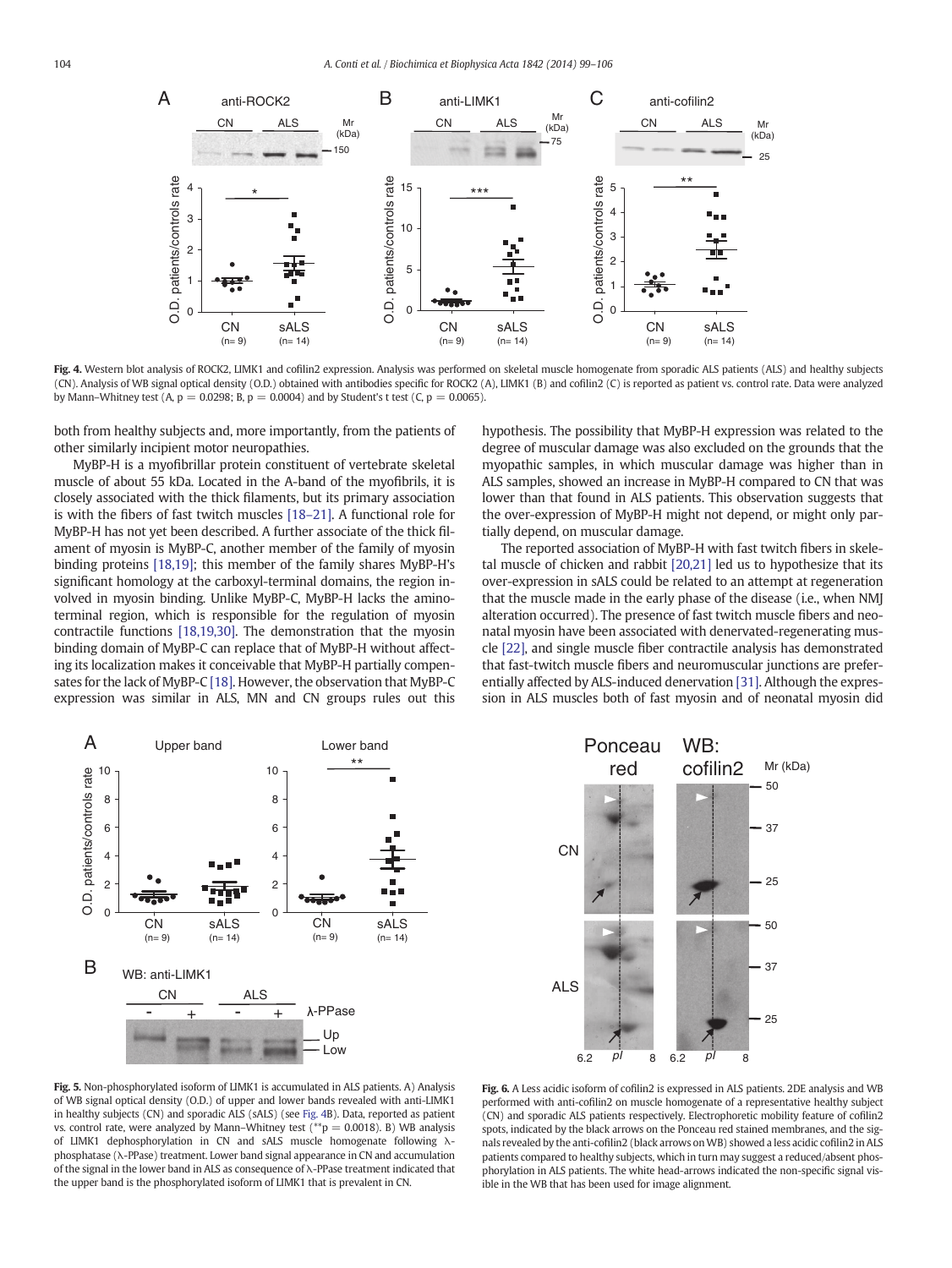<span id="page-6-0"></span>not differ from analogous expression in MN and CN muscles, our observations suggest that changes in MyBP-H expression precede changes in the myosin chain composition consequences of denervation.

The observations we made in ALS patients are supported both at mRNA and protein levels in ALS animal models. An increase in MyBP-H expression at the transcriptional level has been reported in the muscle of SOD1<sup>G86R</sup> transgenic mice ALS model [\[32\].](#page-7-0) The increase was observed in the early stage of disease onset, when the first signs of peripheral denervation and muscular atrophy are not caused by degeneration of the motor neuron, but are rather the result of axonal dysfunction [\[32\]](#page-7-0). A similar conclusion was inferred by the observation of the induction of MyBP-H mRNA expression in mice 7 days after sciatic nerve axotomy, prior to motor neuron death [\[32\].](#page-7-0) In these animal models, the induction of genes implicated in myogenesis and cytoskeleton organization has been proposed as playing an important role in stimulating the regenerative capacity of muscle during the first steps of atrophy [\[32\].](#page-7-0) At a protein level, an increase in MyBP-H expression has been reported in the muscle of 7-week-old SOD1<sup>G93A</sup> transgenic mice models for ALS, when overt clinical symptoms at hindlimbs, like weakness and tremor, have yet to occur [\[33\]](#page-7-0). Interestingly, decreased MyBP-H expression in 14-week-old SOD1<sup>G93A</sup> mice occurred exclusively in the gastrocnemius muscle of pathologically compromised hindlimbs, but not in the triceps muscle of the then not compromised forelimbs [\[33\]](#page-7-0). Furthermore, increased mRNA expression of MyBP-H was reported in all muscles of rats pharmacologically paralyzed by post-synaptic block of neuromuscular transmission (NMB) [\[34\]](#page-7-0). In response to NMB, MyBP-H showed a transcriptional regulation that differed completely from that of all other myofibrillar proteins, which are down-regulated. This finding suggests that MyBP-H up-regulation might represent an early sign of muscle regeneration [\[34\].](#page-7-0) Interestingly, the ALS samples submitted to proteomics analysis revealed a similar behavior: while several myofibrillar proteins were down-regulated, MyBP-H expression exclusively increased. It is noteworthy that, during the muscular wasting/atrophy that occurs in the absence of NMJ alteration, as in response to food deprivation, MyBP-H expression was reported as having decreased [\[35,36\]](#page-7-0). The results of our study are consistent with a model whereby muscular alteration is an early pathological event in ALS [5,6,8]; whether this event is associated with NMJ alteration and is independent from motor neuron degeneration remains to be defined.

From the molecular point of view, MyBP-H negatively regulates actomyosin organization in non-muscle cells, and thus inhibits both the phosphorylation of myosin regulatory light chain (M-RLC) and the assembly of non-muscle myosin heavy chain IIA (NMHC IIA) [\[24,37\].](#page-7-0) The inhibitory function is exerted by an interaction with both NMHC IIA and ROCK1, the latter being the kinase responsible for M-RLC phosphorylation [\[24,37\].](#page-7-0) ROCK1 and ROCK2 are key regulators of cellular actomyosin contractility by means of the phosphorylation of substrates, which included LIMK kinases and M-RLC2 [\[38,39\]](#page-7-0). In non-muscle cell, the ROCK1 negative regulatory function exerted by MyBP-H resulted in a lack of LIMK phosphorylation/activation, which in turn promoted the activation of the actin-depolymerizing factor cofilin [\[24\]](#page-7-0). Our findings show that increased expression of MyBP-H co-occurs with altered expression of ROCK2, as well as with altered expression/phosphorylation of LIMK1 and cofilin2; these findings might suggest that, analogously with non-muscle cells, skeletal muscle might be characterized by a functional relation between these actomyosin regulators. However, without evidence of reduced ROCK2 kinase activity, it cannot be excluded that the observed alteration in LIMK1 phosphorylation derives from a different signaling pathway, since LIMK1 is the target of several kinases. Furthermore, the lack of molecular interaction between MyBP-H and ROCK2 prevents us from concluding whether increased expression of MyBP-H affects ROCK2 kinase activity and whether it is directly responsible for the molecular changes observed. Indeed, we cannot exclude that MyBP-H over-expression exerts its function through a completely different mechanism whereby myosin binding properties of MyBP-H attempt to stabilize myosin filaments.

#### 5. Conclusions

The increased expression of MyBP-H in the skeletal muscle of ALS patients might possibly be a marker for the purposes of differential diagnosis, in that the increase may reflect muscular alteration and, possibly, an attempt at regeneration. To understand why the compensatory mechanism fails will be the next step in research. The generation of a transgenic animal model would help research to establish whether MyBP-H plays a directly detrimental or proactive role in these mechanisms.

#### Acknowledgements

This work was supported by MoH, RF07-ALS. The authors declare no conflict of interest.

#### Appendix A. Supplementary data

Supplementary data to this article can be found online at [http://dx.](http://dx.doi.org/10.1016/j.bbadis.2013.10.013) [doi.org/10.1016/j.bbadis.2013.10.013.](http://dx.doi.org/10.1016/j.bbadis.2013.10.013)

#### References

- [1] [L.P. Rowland, N.A. Shneider, Amyotrophic lateral sclerosis, N. Engl. J. Med. 344 \(2001\)](http://refhub.elsevier.com/S0925-4439(13)00318-9/rf0005) 1688–[1700.](http://refhub.elsevier.com/S0925-4439(13)00318-9/rf0005)
- [2] [J.D. Mitchell, G.D. Borasio, Amyotrophic lateral sclerosis, Lancet 369 \(2007\)](http://refhub.elsevier.com/S0925-4439(13)00318-9/rf0010) 2031–[2041.](http://refhub.elsevier.com/S0925-4439(13)00318-9/rf0010)
- [3] [A. Musaro, State of the art and the dark side of amyotrophic lateral sclerosis, World J.](http://refhub.elsevier.com/S0925-4439(13)00318-9/rf0015) [Biol. Chem. 1 \(2010\) 62](http://refhub.elsevier.com/S0925-4439(13)00318-9/rf0015)–68.
- [4] [A.J. Pratt, E.D. Getzoff, J.J. Perry, Amyotrophic lateral sclerosis: update and new](http://refhub.elsevier.com/S0925-4439(13)00318-9/rf0020) [developments, Degener. Neurol. Neuromuscul. Dis. 2012 \(2012\) 1](http://refhub.elsevier.com/S0925-4439(13)00318-9/rf0020)–14.
- [5] [G. Dobrowolny, M. Aucello, E. Rizzuto, S. Becca](http://refhub.elsevier.com/S0925-4439(13)00318-9/rf0025)fico, C. Mammucari, S. Boncompagni, S. [Belia, F. Wannenes, C. Nicoletti, Z. Del Prete, N. Rosenthal, M. Molinaro, F. Protasi, G.](http://refhub.elsevier.com/S0925-4439(13)00318-9/rf0025) [Fano,](http://refhub.elsevier.com/S0925-4439(13)00318-9/rf0025) [M.](http://refhub.elsevier.com/S0925-4439(13)00318-9/rf0025) [Sandri,](http://refhub.elsevier.com/S0925-4439(13)00318-9/rf0025) [A.](http://refhub.elsevier.com/S0925-4439(13)00318-9/rf0025) [Musaro,](http://refhub.elsevier.com/S0925-4439(13)00318-9/rf0025) [Skeletal](http://refhub.elsevier.com/S0925-4439(13)00318-9/rf0025) [muscle](http://refhub.elsevier.com/S0925-4439(13)00318-9/rf0025) [is](http://refhub.elsevier.com/S0925-4439(13)00318-9/rf0025) [a](http://refhub.elsevier.com/S0925-4439(13)00318-9/rf0025) [primary](http://refhub.elsevier.com/S0925-4439(13)00318-9/rf0025) [target](http://refhub.elsevier.com/S0925-4439(13)00318-9/rf0025) [of](http://refhub.elsevier.com/S0925-4439(13)00318-9/rf0025) SOD1<sup>G93A</sup>-mediated [toxicity, Cell Metab. 8 \(2008\) 425](http://refhub.elsevier.com/S0925-4439(13)00318-9/rf0025)–436.
- [6] [M. Wong, L.J. Martin, Skeletal muscle-restricted expression of human SOD1 causes](http://refhub.elsevier.com/S0925-4439(13)00318-9/rf0030) [motor neuron degeneration in transgenic mice, Hum. Mol. Genet. 19 \(2010\)](http://refhub.elsevier.com/S0925-4439(13)00318-9/rf0030) 2284–[2302.](http://refhub.elsevier.com/S0925-4439(13)00318-9/rf0030)
- [7] [M.E. Gurney, H. Pu, A.Y. Chiu, M.C. Dal Canto, C.Y. Polchow, D.D. Alexander, J.](http://refhub.elsevier.com/S0925-4439(13)00318-9/rf0035) [Caliendo, A. Hentati, Y.W. Kwon, H.X. Deng, et al., Motor neuron degeneration in](http://refhub.elsevier.com/S0925-4439(13)00318-9/rf0035) [mice that express a human Cu,Zn superoxide dismutase mutation, Science 264](http://refhub.elsevier.com/S0925-4439(13)00318-9/rf0035) [\(1994\) 1772](http://refhub.elsevier.com/S0925-4439(13)00318-9/rf0035)–1775.
- [8] [G.](http://refhub.elsevier.com/S0925-4439(13)00318-9/rf0040) [Dobrowolny,](http://refhub.elsevier.com/S0925-4439(13)00318-9/rf0040) [M.](http://refhub.elsevier.com/S0925-4439(13)00318-9/rf0040) [Aucello,](http://refhub.elsevier.com/S0925-4439(13)00318-9/rf0040) [A.](http://refhub.elsevier.com/S0925-4439(13)00318-9/rf0040) Musaro, Muscle [atrophy](http://refhub.elsevier.com/S0925-4439(13)00318-9/rf0040) [induced](http://refhub.elsevier.com/S0925-4439(13)00318-9/rf0040) [by](http://refhub.elsevier.com/S0925-4439(13)00318-9/rf0040) SOD1<sup>G93A</sup> [expression](http://refhub.elsevier.com/S0925-4439(13)00318-9/rf0040) [does not involve the activation of caspase in](http://refhub.elsevier.com/S0925-4439(13)00318-9/rf0040) the absence of denervation, Skelet. Muscle [1 \(2011\) 3](http://refhub.elsevier.com/S0925-4439(13)00318-9/rf0040).
- [9] [N. Riva, S. Iannaccone, M. Corbo, C. Casellato, B. Sferrazza, A. Lazzerini, M. Scarlato, F.](http://refhub.elsevier.com/S0925-4439(13)00318-9/rf0045) [Cerri, S.C. Previtali, E. Nobile-Orazio, G. Comi, A. Quattrini, Motor nerve biopsy: clinical](http://refhub.elsevier.com/S0925-4439(13)00318-9/rf0045) [usefulness and histopathological criteria, Ann. Neurol. 69 \(2011\) 197](http://refhub.elsevier.com/S0925-4439(13)00318-9/rf0045)–201.
- [10] [S. Benedetti, E. Bertini, S. Iannaccone, C. Angelini, M. Trisciani, D. Toniolo, B.](http://refhub.elsevier.com/S0925-4439(13)00318-9/rf0050) [Sferrazza, P. Carrera, G. Comi, M. Ferrari, A. Quattrini, S.C. Previtali, Dominant](http://refhub.elsevier.com/S0925-4439(13)00318-9/rf0050) [LMNA mutations can cause combined muscular dystrophy and peripheral neuropathy,](http://refhub.elsevier.com/S0925-4439(13)00318-9/rf0050) [J. Neurol. Neurosurg. Psychiatry 76 \(2005\) 1019](http://refhub.elsevier.com/S0925-4439(13)00318-9/rf0050)–1021.
- [11] [B.R. Brooks, R.G. Miller, M. Swash, T.L. Munsat, El Escorial revisited: revised criteria](http://refhub.elsevier.com/S0925-4439(13)00318-9/rf0055) [for the diagnosis of amyotrophic lateral sclerosis, Amyotroph. Lateral Scler. Other](http://refhub.elsevier.com/S0925-4439(13)00318-9/rf0055) [Motor Neuron Disord. 1 \(2000\) 293](http://refhub.elsevier.com/S0925-4439(13)00318-9/rf0055)–299.
- [12] [A. Conti, P. Ricchiuto, S. Iannaccone, B. Sferrazza, A. Cattaneo, A. Bachi, A. Reggiani,](http://refhub.elsevier.com/S0925-4439(13)00318-9/rf0060) [M. Beltramo, M. Alessio, Pigment epithelium-derived factor is differentially](http://refhub.elsevier.com/S0925-4439(13)00318-9/rf0060) [expressed in peripheral neuropathies, Proteomics 5 \(2005\) 4558](http://refhub.elsevier.com/S0925-4439(13)00318-9/rf0060)–4567.
- [13] [A. Conti, S. Iannaccone, B. Sferrazza, L. De Monte, S. Cappa, D. Franciotta, S. Olivieri,](http://refhub.elsevier.com/S0925-4439(13)00318-9/rf0065) [M. Alessio, Differential expression of ceruloplasmin isoforms in the cerebrospinal](http://refhub.elsevier.com/S0925-4439(13)00318-9/rf0065) fl[uid of amyotrophic lateral sclerosis patients, Proteomics Clin. Appl. 2 \(2008\)](http://refhub.elsevier.com/S0925-4439(13)00318-9/rf0065) 1628–[1637.](http://refhub.elsevier.com/S0925-4439(13)00318-9/rf0065)
- [14] [V. Corti, A. Cattaneo, A. Bachi, R.E. Rossi, G. Monasterolo, C. Paolucci, S.E. Burastero, M.](http://refhub.elsevier.com/S0925-4439(13)00318-9/rf0070) Alessio, Identifi[cation of grass pollen allergens by two-dimensional gel electrophoresis](http://refhub.elsevier.com/S0925-4439(13)00318-9/rf0070) [and serological screening, Proteomics 5 \(2005\) 729](http://refhub.elsevier.com/S0925-4439(13)00318-9/rf0070)–736.
- [15] [I. Romero-Calvo, B. Ocon, P. Martinez-Moya, M.D. Suarez, A. Zarzuelo, O.](http://refhub.elsevier.com/S0925-4439(13)00318-9/rf0075) [Martinez-Augustin, F.S. de Medina, Reversible Ponceau staining as a loading control](http://refhub.elsevier.com/S0925-4439(13)00318-9/rf0075) [alternative to actin in Western blots, Anal. Biochem. 401 \(2010\) 318](http://refhub.elsevier.com/S0925-4439(13)00318-9/rf0075)–320.
- [16] [F. Di Modugno, L. DeMonte, M. Balsamo, G. Bronzi, M.R. Nicotra, M. Alessio, E. Jager,](http://refhub.elsevier.com/S0925-4439(13)00318-9/rf0080) [J.S. Condeelis, A. Santoni, P.G. Natali, P. Nistico, Molecular cloning of hMena \(ENAH\)](http://refhub.elsevier.com/S0925-4439(13)00318-9/rf0080) [and its splice variant hMena+11a: epidermal](http://refhub.elsevier.com/S0925-4439(13)00318-9/rf0080) growth factor increases their expression [and stimulates hMena+11a phosphorylation in breast cancer cell lines, Cancer Res. 67](http://refhub.elsevier.com/S0925-4439(13)00318-9/rf0080) [\(2007\) 2657](http://refhub.elsevier.com/S0925-4439(13)00318-9/rf0080)–2665.
- [17] [K.T. Vaughan, F.E. Weber, T. Ried, D.C. Ward, F.C. Reinach, D.A. Fischman, Human](http://refhub.elsevier.com/S0925-4439(13)00318-9/rf0085) [myosin-binding protein H \(MyBP-H\): complete primary sequence, genomic organi](http://refhub.elsevier.com/S0925-4439(13)00318-9/rf0085)[zation, and chromosomal localization, Genomics 16 \(1993\) 34](http://refhub.elsevier.com/S0925-4439(13)00318-9/rf0085)–40.
- [18] [R. Gilbert, J.A. Cohen, S. Pardo, A. Basu, D.A. Fischman, Identi](http://refhub.elsevier.com/S0925-4439(13)00318-9/rf0090)fication of the A-band [localization domain of myosin binding proteins C and H \(MyBP-C, MyBP-H\) in skeletal](http://refhub.elsevier.com/S0925-4439(13)00318-9/rf0090) [muscle, J. Cell Sci. 112 \(Pt 1\) \(1999\) 69](http://refhub.elsevier.com/S0925-4439(13)00318-9/rf0090)–79.